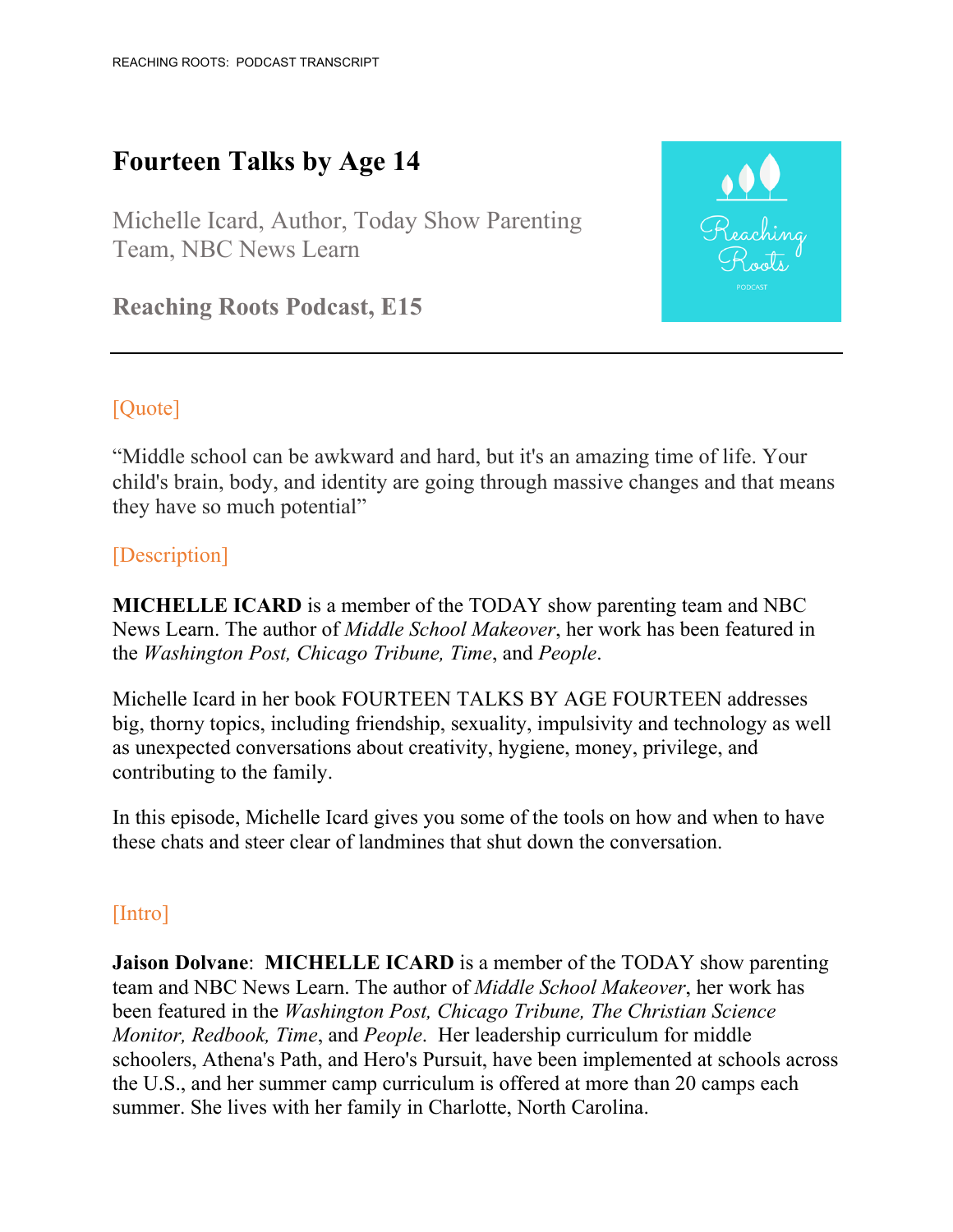Are you are a parent of Tween or a Teen? If so, there is a good chance that you're child is either headed for middle school, in middle school or entering high school. These are transformative years, where your kids seek privacy and more independence. They will make mistakes - some will navigate them seamlessly and others will struggle.

Tweens are faced with several challenges. They are figuring out how to express who they are, managing their increased academic responsibilities, navigating peer group pressures and entering into the online world of social media. Add to this romantic interests, changing bodies and determining how to deal with disappointments and overcome issues that feel like really big problems at this age.

It is an important time in your child's life and you as a parent are on deck to help them navigate these years and continue to talk to them. Most times, parents are at a loss of words and unsure how to talk to their children about these issues. Also, your kids are not good listeners - they have a short span of attention, increased attitude and are selective in what they hear.

Michelle says "Trying to convince a middle schooler to listen to you can seem like a herculean task. But keeping kids safe and prepared is all about having the right conversations at the right time. And from a brain growth and emotional readiness perspective, there's no better time for this.

In her book FOURTEEN TALKS BY AGE FOURTEEN, Michelle Icard addresses big, thorny topics, including friendship, sexuality, impulsivity and technology as well as unexpected conversations about creativity, hygiene, money, privilege, and contributing to the family.

To best approach these essential talks, she provides a simple, family-tested formula that she calls the BRIEF Model. She outlines What keeps your kids engaged and what annoys them, The best time to talk to them and how to leave your kids wanting more.

In this episode, Michelle Icard gives you some of the tools on how to have these chats and steer clear of landmines that shut down the conversation.

[Episode]

**JAISON DOLVANE:** Great welcome, Michelle.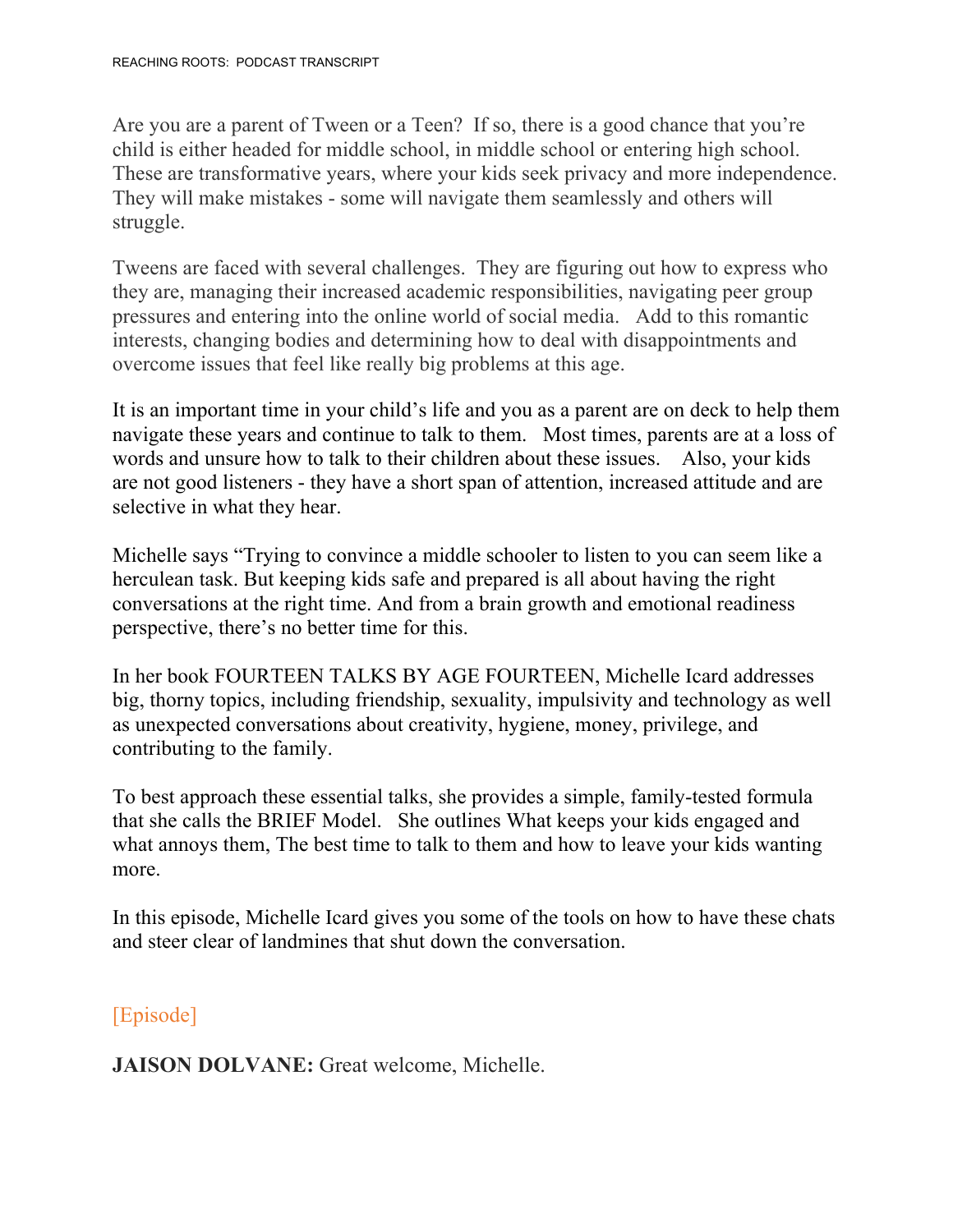**MICHELLE ICARD:** Hi. Thank you for having me.

**JAISON DOLVANE:** Yeah. Great to have you here. So, Michelle, you've spent so much of your last few years focused on middle school, and looking at all the books that you've actually written. Tell me a little bit about your background, and what got you so interested in doing all you're doing around middle school?

**MICHELLE ICARD:** Sure. So I have been working with middle schoolers and their families for 16 years now. My kids are 18 and 20. So they have really grown up with a backdrop of middle school to their entire lives. And I was drawn to this because first of all, I hated middle school, I think many people can share that feeling. It was a time for me, that was just super awkward, painful, isolating all of those things that many kids that age experience. And I had the background in teaching, I was doing some tutoring at 16-ish years ago, and working with kids, mostly on academic issues, but they would tell me about the social emotional things that they were going through at the time, not wanting to go into the cafeteria for lunch, because it was too scary to figure out where to sit, or having a best friend who suddenly dropped them. And then they were feeling really lost. And it just threw me right back to middle school. So I really diverted my attention from being an academic coach at the time to thinking I want to help people with this giant beast of how to get through middle school, how to help kids, and then how to help parents help their kids do that.

**JAISON DOLVANE:** Oh, wow. You know, as you're talking about that, I do have a tween. So just thinking about when you say giant beast, it really is in their heads such a big issue, right, in terms of all these different challenges that they navigate?

## **MICHELLE ICARD:** That's right.

**JAISON DOLVANE:** Yeah. Tell us a little bit about some of the challenges that you've actually seen? I mean, you touched upon a couple of things over there. You know, I talked about a few of them in the intro, would love to kind of just get your perspective on what are some of the issues that you're actually seeing out there.

**MICHELLE ICARD:** The way I describe the middle school years is I call it the middle school construction project. And what I mean by that is that starting at age 11, each kid begins to build the three things they need to become an adult. So when I'm out in non COVID times giving talks at schools, I will often say what do you think are the three things a kid needs to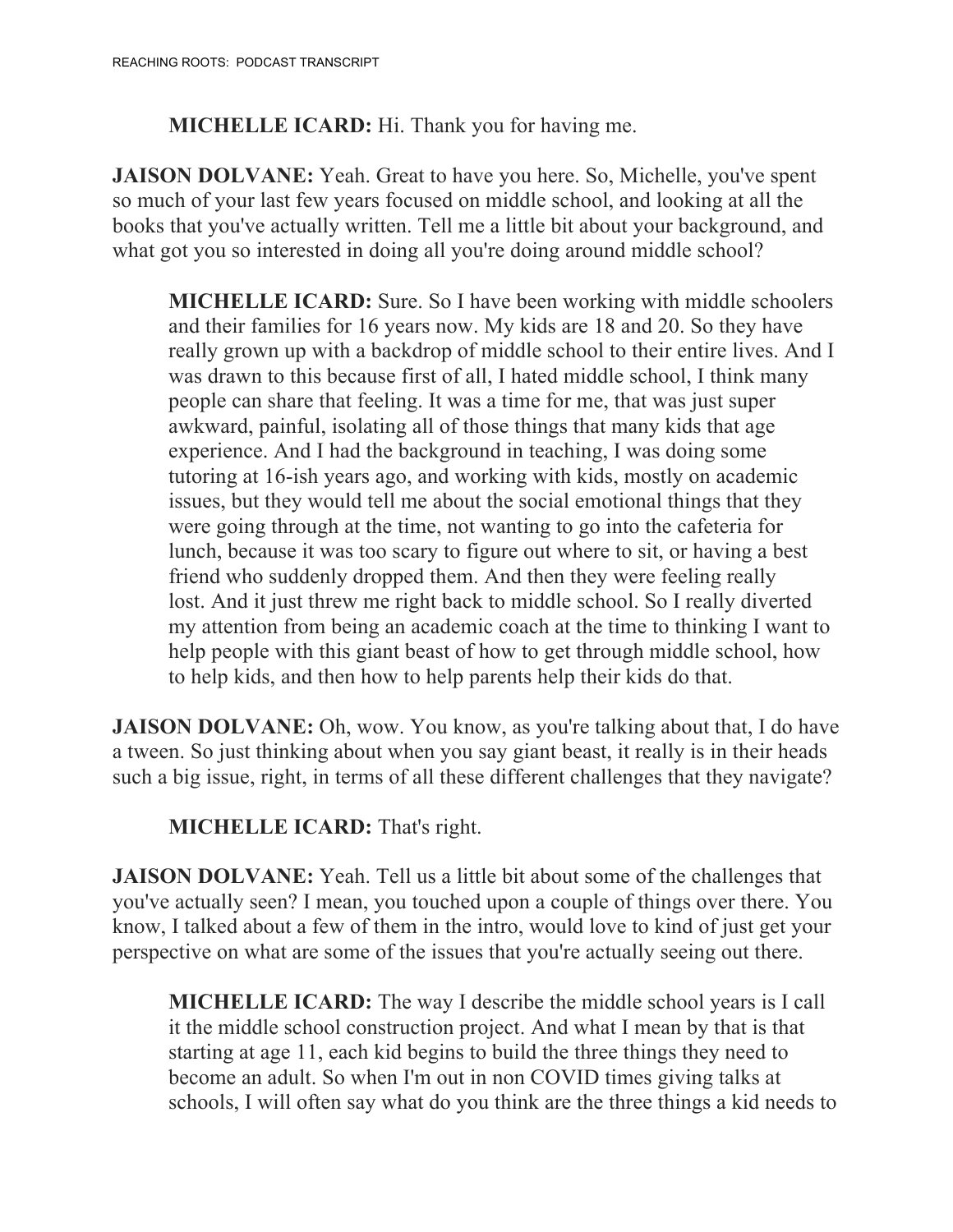become an adult? And parents will say things like, Oh, they need responsibility. They need organization, all this stuff. And those are nice things for people to have. But we know many adults who are none of those things, right? So the middle school construction project is three things your child is actively building, they're building an adult body, and adult brain and an adult identity.

And to answer your question, the big issues come out of those primarily, I think, the identity piece, because having an adult identity means having an identity that is apart from your parents, apart from your family. So this is why we see lots of miscommunication between parents and kids at middle school kids are neurologically and biologically driven to separate at that age. And it doesn't happen right away. It takes you know, 10,12,13 years to become an adult after Middle School. But it causes all kinds of issues in the home. And the things that I see kids dealing with are changing friendships, figuring out how to navigate that, wanting more independence, and parents not knowing how to keep them safe. All kinds of stuff that stems from that.

**JAISON DOLVANE:** Right, right. So you know, you talked about sort of, I guess, body brain and identity, right. So, obviously, some of the identity things in terms of just trying to figure out, I guess they have a hard time just figuring out who they are right, let alone try to express what that is. Can you dive a little bit deeper that in terms of you know, what are some of the ways that we can actually sort of help our kids figure out how to navigate that?

**MICHELLE ICARD:** Sure. So really, up until Middle School, if you think about it, parents make most of the decisions around what feels like or what represents a kid's identity, who they are. So you kind of choose their friends, you're like, well, I set up a playdate for you. And it's happening next Tuesday. And it's with Chris, right. Or you choose their activities and interest, kind of based on your schedule, a little based on their interest, sort of based on your social group, what are the other parents sending their kids up for and then you buy their clothes and you put them in their room, and they can choose from what you've selected, but the sort of outward expression of identity, the idea of these are the people I like and associate with and feel good around. These are my interests. We pick all those for our kids.

By the time they get to middle school, they're like, I would like to be doing this I want to choose who I hang out with and what I wear and how I spend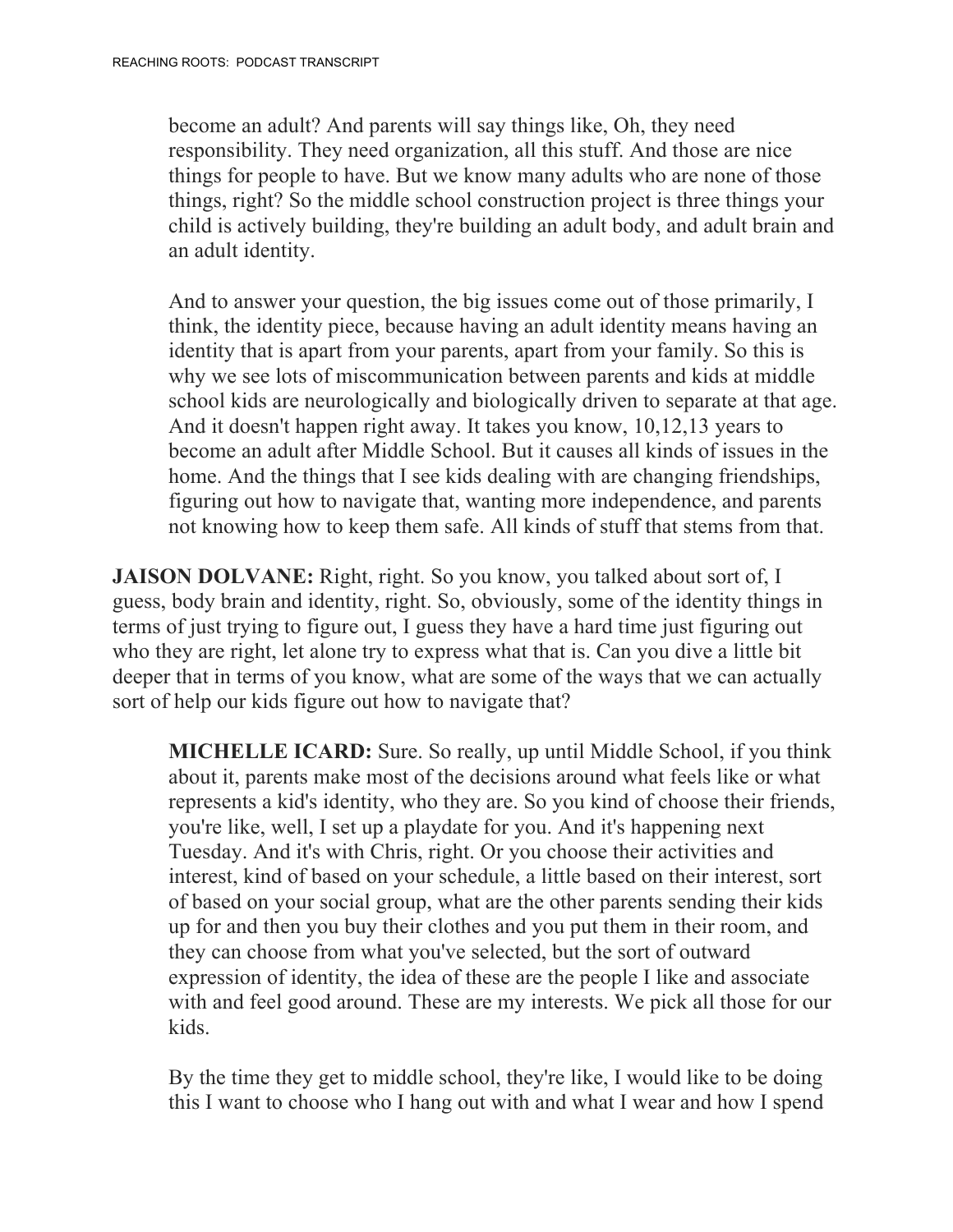my time. And to answer your question, how do we support that? I think it's in realizing that that's important that they need to do that. And then in kind of taking a step back, I write about the shift from being a micromanager to an assistant manager. And we really need to give kids far more opportunity to learn how to express themselves and to make choices for themselves at this age. So it's about kind of giving up a little bit of control there.

**JAISON DOLVANE:** Okay, now, a lot of our kids are when they're actually trying to figure this out, right? I mean, there's no magic formula. And certainly, what I see is that they're beginning to model other people, right? They're beginning to sort of model. In today's world Tik Tokers, or their peer group or whoever else, they may actually see. Are there ways for us to sort of like, put guardrails up and keep them on like the right track somehow?

**MICHELLE ICARD:** It's a great question, because having too tight of control is going to cause your child to rebel. And I don't just say that anecdotally, I mean, scientifically, your child's brain is driven to take risk at this age. And if we don't give them enough opportunities to do that, to a certain degree, their brain will say, Wait, this is the age when I'm supposed to be breaking out and trying things, I better go underground. So I can do that. And we don't want them doing that. So we want to keep them safe, as you mentioned, putting up some guardrails. So, I'll have parents say things like, my kid wants to dye our hair, and I'm really upset about it, I'm like, let the kid dye their hair, like, stuff like that it grows out, who cares? You know, non-permanent expressions, I think should be encouraged.

Now, let's say your child wants to post something to social media that you think is sexually provocative. And you're like, now Hang on, speaking of the Tik Tok, maybe it's something like that. There are times when no is the right answer. And you can say no, I think your duty in saying no, is to explain why. So you know, I cover that in the book, how do you say no, when you need to. But I think that also just sort of having a gentle interest in what is it that your kid is doing here can go a long way and can invite them to think about it more critically? So like, oh, okay, I see that you've posted this photo, let's talk a little bit about it. Like, what do you like about this picture, instead of just being like, Oh, dear God, take that down right now. I'm horrified. So you want to respect that they are trying to think things through but maybe they just need your help talking through.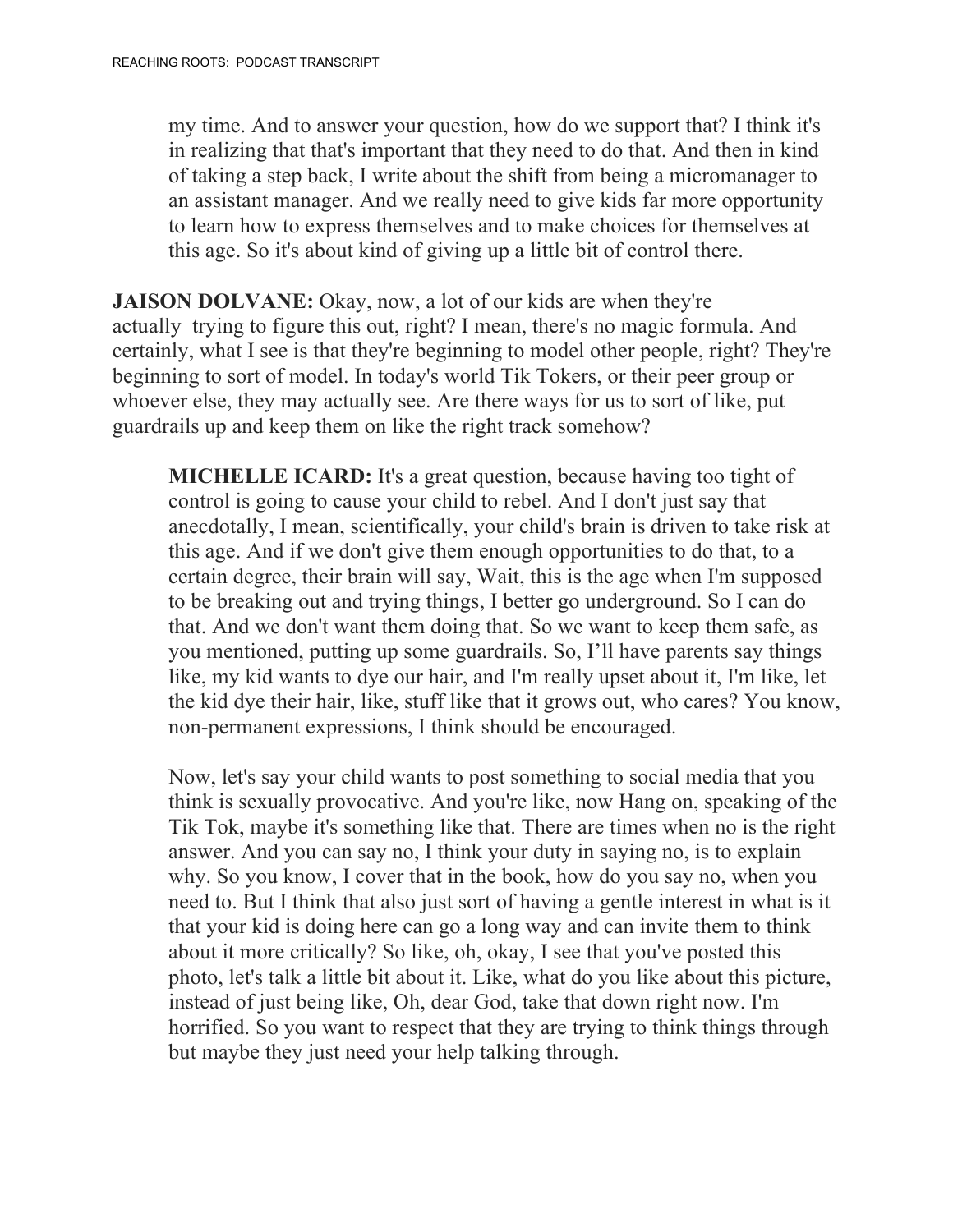**JAISON DOLVANE:** Yeah. And I mean, are there ways for us to sort of like coach them along in terms of, what the right behaviors to model are? Or is that controlling it too tight?

**MICHELLE ICARD:** Well, certainly the word you know, you said coaching, I think that's really appropriate. I think what kids respond to best are questions instead of just straight-out advice. So rather than saying, I saw you did this, and here's why it's not a good idea. Or before you even think about doing this, let me tell you why it's a bad idea. You want to just I mean, it's almost like playing dumb, you want to say, what are your thoughts around this? I see a lot of kids are posting pictures of this certain dance or pictures in this style. And I want to know what you and your friends think about this. So that's the way to coach is to act like you're just curious. Instead of I know what's best.

**JAISON DOLVANE:** Right. Yeah, very good point. Very good point. That's a good tip for most parents, because you know, we always feel so constrained on time that it's easier to tell than ask.

**MICHELLE ICARD:** I love that you said that, because I have in the book and you mentioned it in the intro, this brief model for talking. And it's an acronym, each letter of brief stands for a step in the process. And the final step in the process is feedback. That's the F. And that is where most parents want to start. Because for the very thing you just said, I've got about two seconds to say what I think is the most important piece of advice before my kid rolls their eyes or walks out of the room. But then when you try it that way, they're not listening to that either because you haven't acknowledged what they think or feel or their perspective. So this brief model really takes you through some steps to earn their trust, so that by the time you get to the point of giving advice, they're really willing to listen.

**JAISON DOLVANE:** Right. Can you expand on the brief model and tell us about what exactly it is?

**MICHELLE ICARD:** Yeah, I'd be happy to. So the idea for the brief model really came out of working with parents. I have a parenting group online, we've got over 7000 members. And it's on Facebook, if anybody wants to go it's called less stressed Middle School parents, but it's a really safe nurturing space where parents can talk about what concerns them. And what comes up a lot is I know I should be talking to my kid about feeling the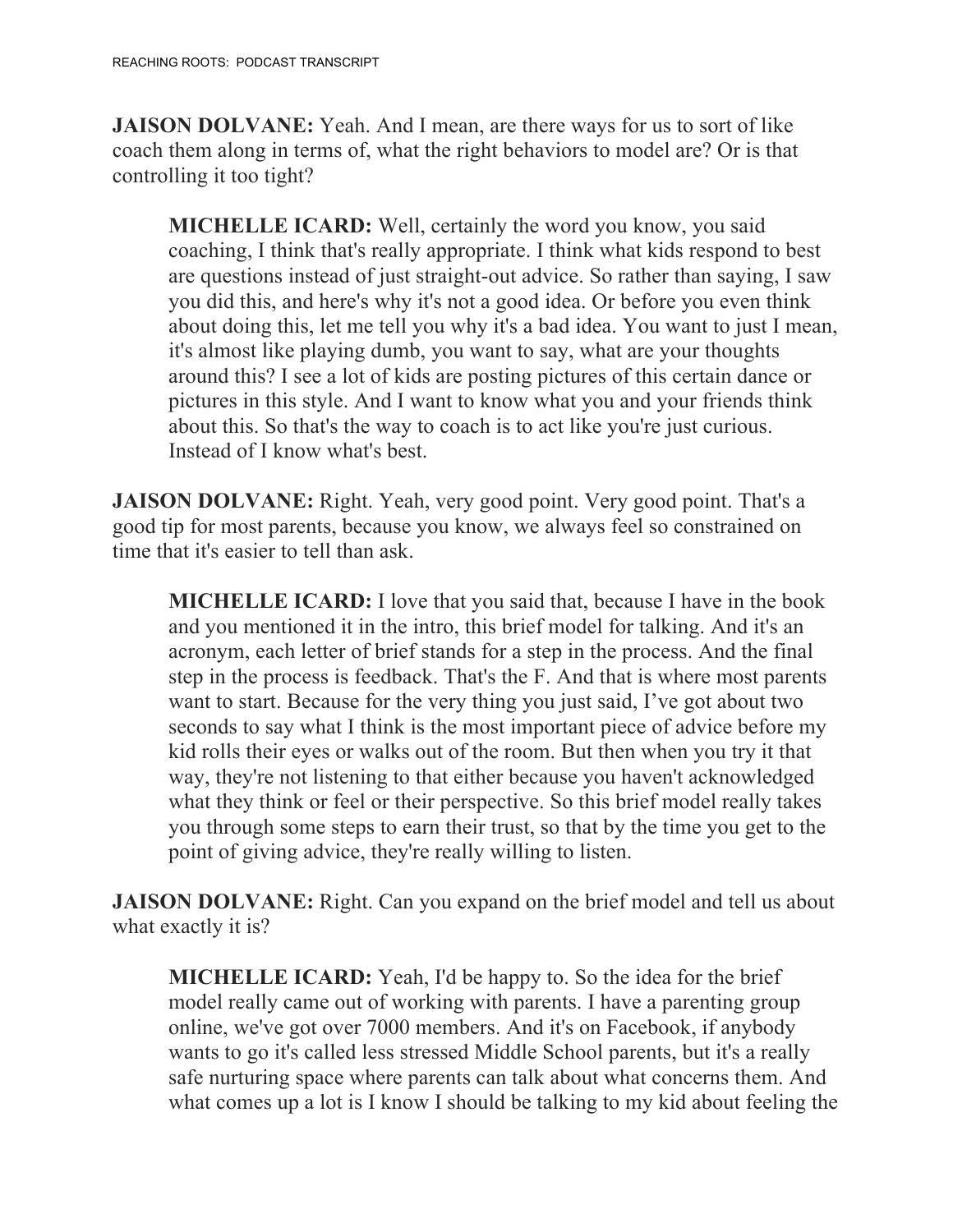blank, pornography that they could find on their laptop or dating or whatever it might be, but I don't know how to start, I'm really afraid that they're just not going to listen, or they're going to think I'm lame, or I don't know what to say. So that's where this idea came from that you don't have to reinvent the wheel every time when you're thinking about talking about a new topic. Brief can be used for every single one of these. So the being brief is begin peacefully.

And again, I think the mistake parents make is they jump right in the deep end. Beginning peacefully could sound like gentle curiosity like Oh, hey, what have you heard? Or did you hear that news story? It's not about your kid, if you make it about your kids, specifically, they're going to get defensive or suspicious and turn off. So just a broad generalization. Are is relate to your kids. So show that you're not you're not trying to win here, you just want to kind of connect like, yeah, I can remember when I was your age, it was always weird to talk about stuff like this or whatever. [11:00 inaudible] interview, and this is where you're going to collect some data. And I use the word data on purpose because it's sort of neutral and robotic sounding. And I don't want this interview to come from a place of emotionality or judgment. It's more like so what do you know, what have you heard? What do you think? The ears echo what you hear. So it sounds like what you're saying is this, or it sounds like a lot of grownups don't understand this perspective that you're sharing.

#### **JAISON DOLVANE:** Validation.

**MICHELLE ICARD:** Yeah, exactly. And, and it's a good way to check. Did I hear you correctly? Because a lot of times we think we know, but you need to clarify. And then if that's the moment, the parents are waiting for it, that's where you give your advice, or your suggestion, your feedback, your hope for what the kid will do.

**JAISON DOLVANE:** Right. Well, that's such a great model. It's such a simple tool to just work with.

**MICHELLE ICARD:** Yeah, I think it takes practice, it might not come easily at first, because it's not how we're used to doing things. But I know, from experience, and from the parents who I work with, that it's really effective in getting kids to open up and feel like they're not being judged.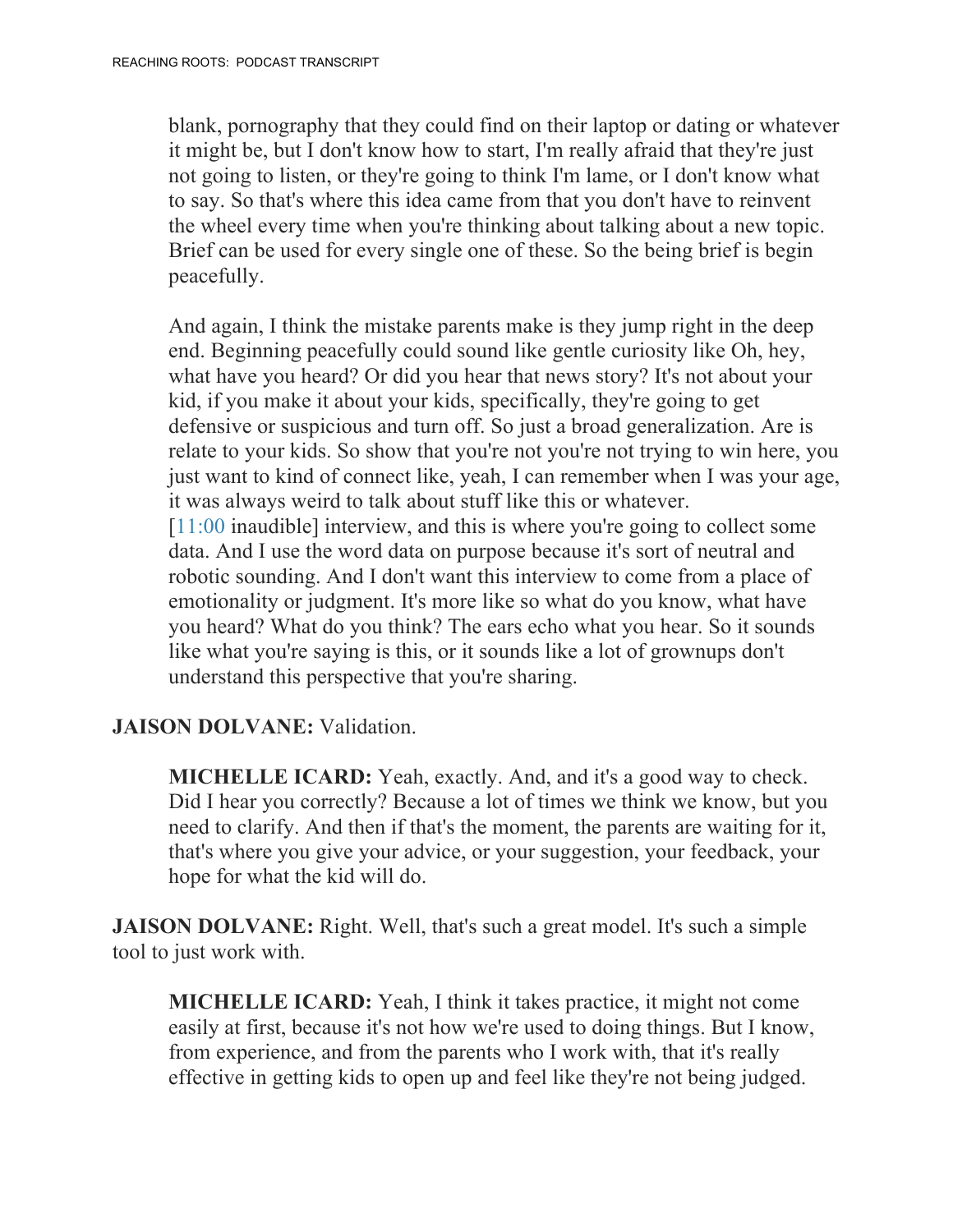**JAISON DOLVANE:** Right. Right. So I want to talk a bit about, obviously, you talked about, we talked about identity, you've introduced a brief model. You mentioned a few times around sexuality, pornography, I had sort of romantic interests. I mean, these are, I find, like the hardest topics to really be talking about, because you know, our little kids that we really did not have to worry about these things, all of a sudden, are kind of like beginning to hear about this and getting curious about these things. So can you kind of talk a little bit about, how can we, as parents sort of just take some of those steps to, put our toes into this world?

**MICHELLE ICARD:** It is a scary conversation to broach, and I find that many parents think, well, I don't want to put something on my kids radar that isn't there yet. I don't want them to grow up too fast. The fact is that by the time your child is 11-ish, when they go to middle school, they should be first of all fully aware of when you're talking about sex, like how that works from a physical operational standpoint, kids need to know all of that, because by the time they get to middle school, they're going to hear it, they're going to hear it from other kids, they're going to you know, they're going to be reading about it in literature. So, from just a clinical standpoint, don't send your kid to middle school without having an understanding of like, a clear understanding of anatomy and how it all works and all that. In fact, my suggestion is much younger than sixth grade, of course, but you know, at your comfort level, but well before Middle School.

**JAISON DOLVANE:** That's a hard conversation to have.

**MICHELLE ICARD:** It is sort of, here's the thing, for anyone who's listening, I mean, don't feel bad if you've missed this age. But eight is a really terrific age to be talking about this from a clinical sort of standpoint. Because it's at the point where your kid won't cringe or say gross and like be horrified by you, but they're still open and aware. So there's a little bit of a sweet spot to talk about it then but you could do it and there are lots of great resources out there to help guide you in how to talk about this and certainly plenty of good books written for kids that you can use to guide you through that.

**JAISON DOLVANE:** Is there one that comes to mind?

**MICHELLE ICARD:** Yeah, so what I love for younger kids, there is an online program called girlology and they have guyology as well. I think the website is girlology, and you can connect to guyology through it. They have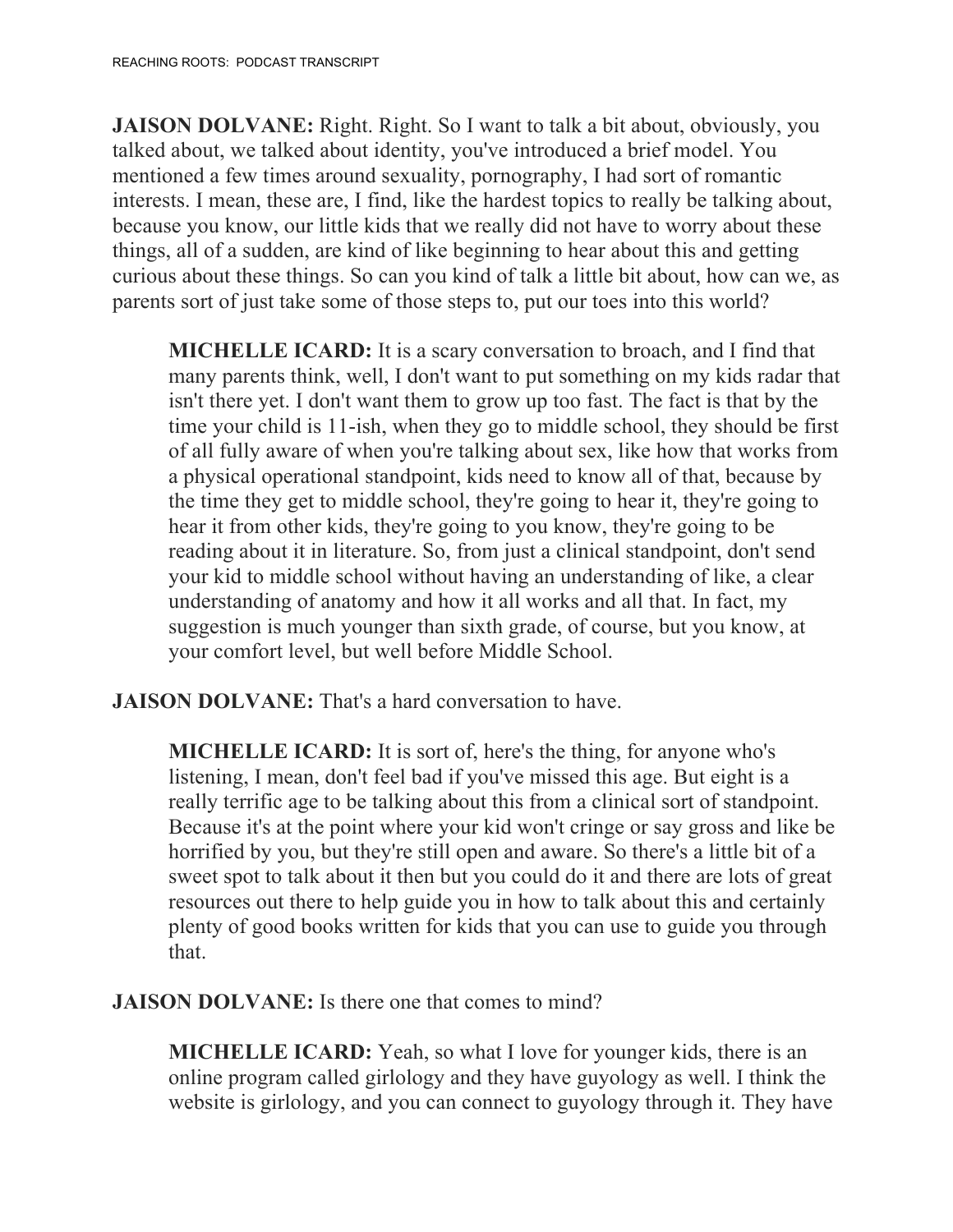online classes that are amazing. And they call them cringe free talks. It's run by doctors, who are fun and funny. Please go there if you're feeling like I can't do this on my own. I think that's a very natural feeling. There are people out there who can guide you through it. So I recommend that and then what you really want to set yourself up as someone who doesn't freak out, so that when your kid is in middle school, they hear something and they're like, what does that mean? You don't want them to go to Google to try to figure it out, you really want to be able to at least give them enough of an answer that you quell the curiosity that they're not going to go searching for a video to explain what it means. Because as we know, the world is at their fingertips, right? They can find things out when they want to, in ways that are far too graphic for them.

So if you are someone who's like, Hey, I'm going to normalize talking about this in our family. There's also a great Instagram account called sex positive families that talks about ways that you can talk about these things in your home to make it a safe space. When kids don't feel like they can talk about it with you. First of all, they can go searching for answers, and you won't like what they find. Second of all, it puts them in a place where if something happens to them, they might feel ashamed to tell you if someone's inappropriate with them. Because you've never talked about this stuff before. You really want to be an open book on this.

**JAISON DOLVANE:** Yeah. So it's kind of like, by not being open, we create safety risks also.

**MICHELLE ICARD:** That's so well said Yes, exactly.

**JAISON DOLVANE:** Yeah. Great. So, we've been talking about challenges, and all the things that middle schoolers have to go through. And, I mean, that's life, right? We've all been through that. But what about the positive side of this? I mean, what are some of the things that you know, if we change the lens, that are really great experiences that they can be actually be having in middle school?

**MICHELLE ICARD:** I love that you asked that, because that's a huge part of the work I do is saying, sure, it can be awkward, it can be hard, but it's an amazing time of life. I mean, your child's brain, body, and identity are all going through these massive changes right now. And that means they have so much potential. I mean, your child is learning things at an incredible rate, they are shifting from concrete thinking to hypothetical thinking, which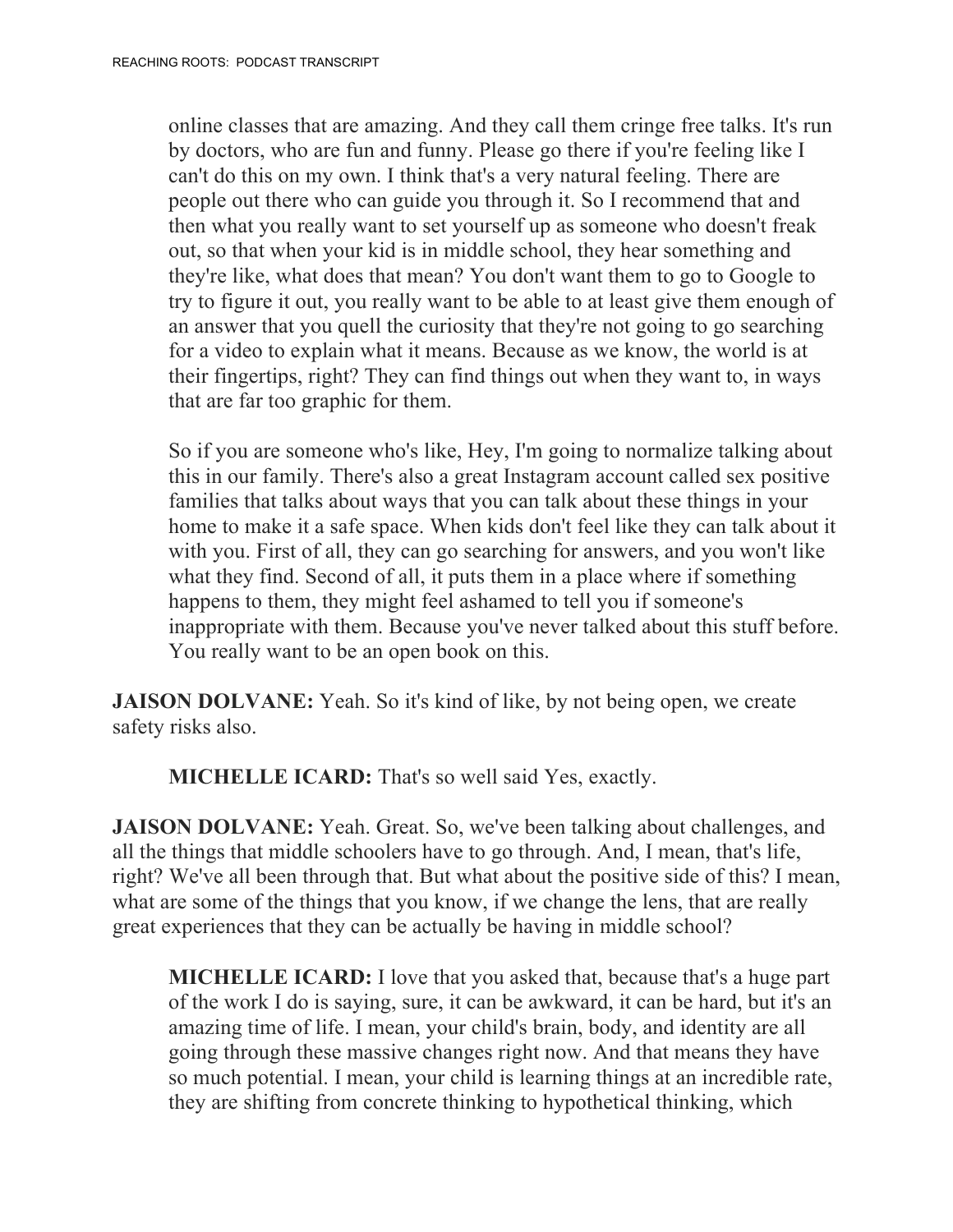means they're becoming really interested in these big concepts like justice and fairness and equity, and, empathy and that's almost a superpower for them at this age. So if we can embrace these qualities, I often relate it to like your little toddler learning how to walk. Terrifying, right? They're stumbling their foreheads headed for the, coffee table, like it's a really scary time.

#### **JAISON DOLVANE:** That's right. Yeah.

**MICHELLE ICARD:** We cheer them on, right? It's exciting. And I think middle school should be the same age, they're going to stumble and get hurt. But let's think about all the potential that they have. And I think for me, one of the most really specific and exciting things that happens at this age is the way that play shifts. So it goes from being like, here are my dolls, or here are my Legos or whatever, to this kind of entrepreneurial spirit that kids this age have where they really want to start businesses. They really want to make money, they might want to start a Babysitter's Club, or lawn mowing or pet care, those kinds of things. And I think that is like ingenious and creative, and also messy, and hard. But it's a great opportunity for growth.

**JAISON DOLVANE:** Oh, that's great. So you know, you talk about sort of encouragement, right? And, being an entrepreneur is one part of being of encouraging them. What are some of the other things that we should be encouraging them to do at this age?

**MICHELLE ICARD:** Hmm. Well, related to the safety talk we had earlier, we really want to find ways that kids can take more risks, it really is the safest way to keep your kids safe in middle school is to let them do things that they find thrilling, so that they don't have to go underground, as I said, to do other things in order to sort of feed that need that they have. Independence is a huge one. So I love to see parents, letting their kids explore their world as variable. It is, of course, harder right now during a pandemic to go out in the world and explore but there are some things kids can still be doing. Letting your kid you know, ride their bike up to the convenience store, put a mask on by a candy bar and come home by themselves that is really cool and independent, or make a map of the neighborhood if they go out exploring that way. They can be doing things like making phone calls for you. Ordering the food when you get takeout, they should be the one on the phone, really learning how to use their voice, how to be expressive, how to take control of situations that is so important at this age.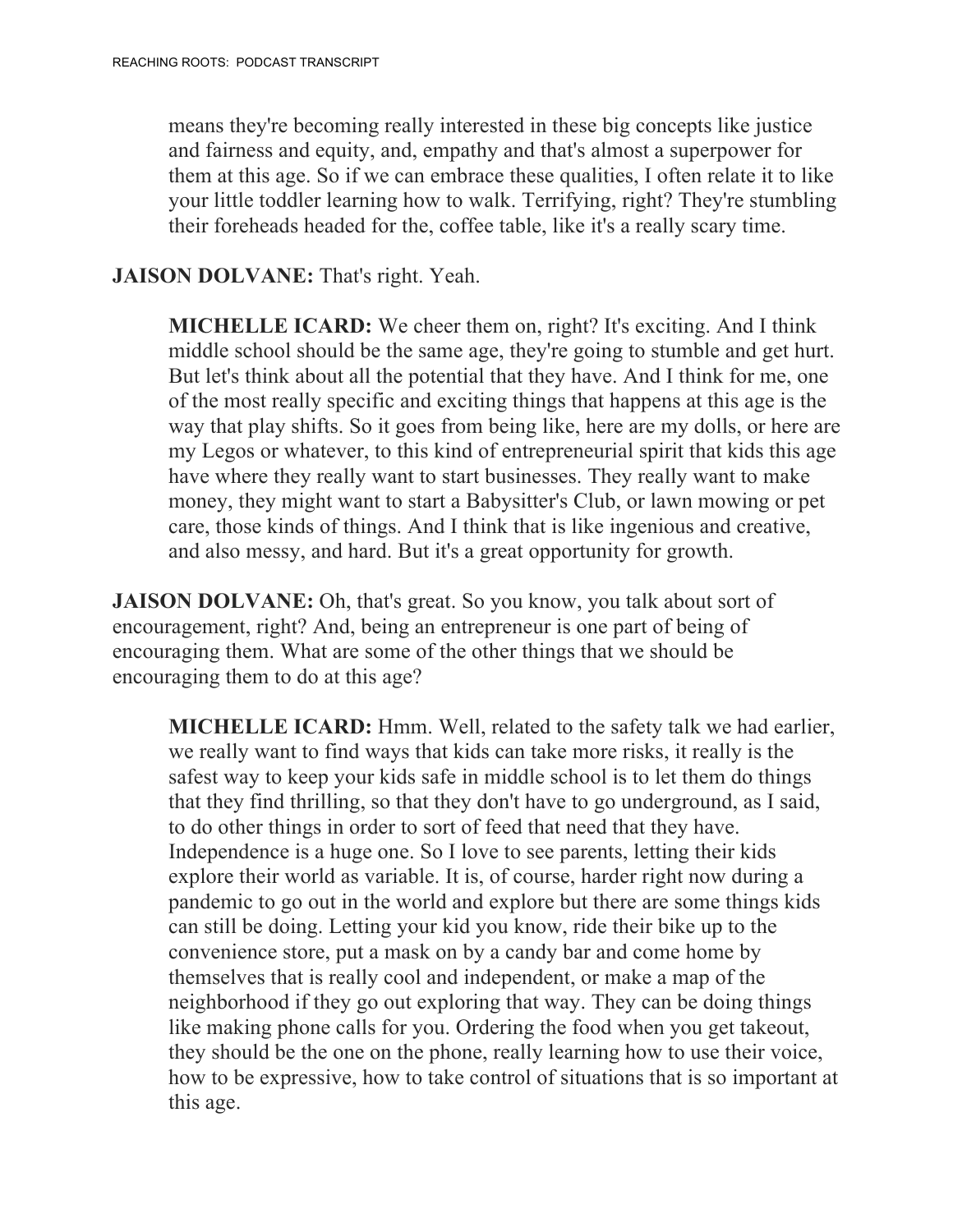**JAISON DOLVANE:** Yeah, a really good point because there's so many things we do still, and we continue to do for them. But actually, we could sort of start to delegate it to them to let them take control.

**MICHELLE ICARD:** Absolutely. I am like, hey, when this you know, when we can all travel again, where are we going to go? I want you to research, put together a PowerPoint for us, give us some ideas of what [20:15 inaudible]. Start giving them a little bit of power, and they love it.

**JAISON DOLVANE:** Yeah, that's great advice. You mentioned COVID. And I just want to touch upon that briefly, because I actually read an article that you wrote around, I think it was titled the quarantine slide. So can you just talk about what that is? And maybe we can just touch upon that?

**MICHELLE ICARD:** Sure. So I think what many people now know too well, is that there is a feeling of I mean, we've always known about like the academic slide that can happen over summer. And now I think there's the social slide that a lot of kids are experiencing. And adults for that matter, too, who are like, I don't know, if I'm going to remember how to connect with people in a natural way, when I get back out there again. And I think it's important to normalize this for kids and to talk about it and to say, you might be feeling like, you're in a real routine now of spending a lot of time in your room, which by the way, is developmentally completely appropriate for kids this age pandemic or not, they want to cocoon they want to go in their room and be alone. That's another way of becoming independent, in the safety net of your own house. But if you feel as though your child may be uncertain how to connect with their peers, what we don't want to have happen is that they believe about themselves that they're not able to do it, because they haven't done it recently, that they say, Well, I'm the type of kid who doesn't make friends, right? We don't want any kid to kind of internalize that.

So I think it's important to give kids opportunities as you're able to make sure that they're still getting that connection, which is so important, particularly at this age. And that can be you know, time spent by a fire pit with other kids outside, socially distanced, that can certainly be done through screens. I run summer camps for kids over zoom and in real life, but there are zoom options as well. And it's really neat to see kids from all over the country and all over the world come together and talk. They're middle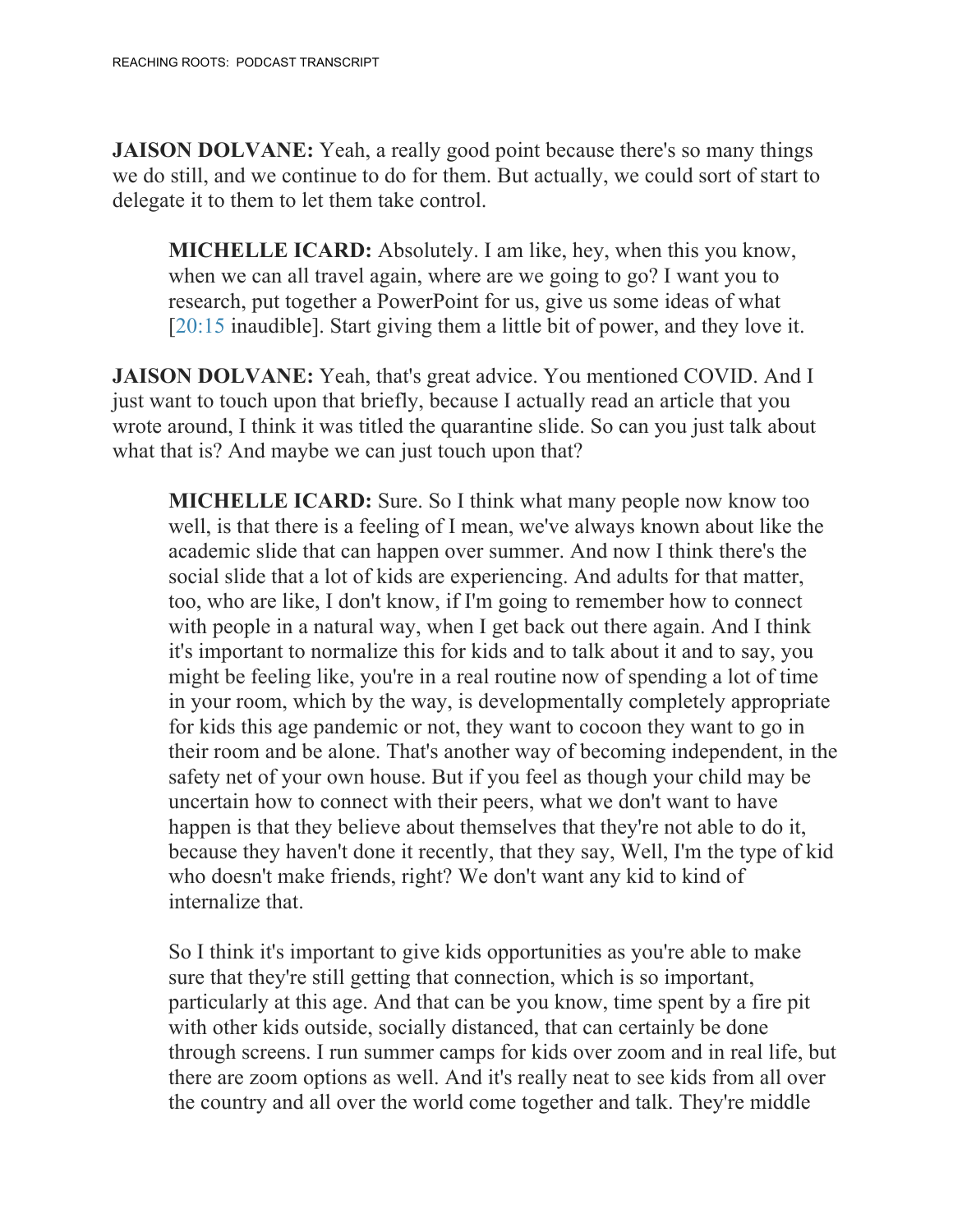schoolers. And I know there are other people who do this. And there are programs you can find like out school where you could take a class with other kids. But really identifying an interest is key. And then you can make connections around that interest. If your kid likes to draw, or if your kid likes acting or sports, whatever it is, follow their lead.

**JAISON DOLVANE:** Got it. So you know that sort of tying it back to one of the things to keep encouraging our kids, it's even more important now than ever to encourage them to socially connect with people, whether it's online or offline.

**MICHELLE ICARD:** Absolutely. And I would say not, not necessarily in the way that you would or in the way that you want to do. This is a big thing that I see happens a lot. Parents will say, my kid is so shy, my kid never wants to hang out with other kids I'm constantly offering, and they don't say yes. We think that our kids will want to be social and the way that we are, but they are fully their own humans. And you may be an extrovert who has a very introverted child, okay, we all have our own volume, and we're going to turn it up to the level that's comfortable for us. So, like that really introverted kid who doesn't want to go out to the firepit may really love connecting online with other kids who like, manga, whatever it may be. So just be sure I loved your advice. And just be sure parents that you were doing it in a way that fits your kid's personality.

**JAISON DOLVANE:** Right. Right. That makes so much sense. I want to talk about the topic of attitude. You know, there's a lot of tweens and teens. You know, what I'll hear a lot of parents say is, they've got attitude. And, if you're a sort of a parent of a younger tween, you'll get advice from other parents, something like, just wait, your time is coming is going to have attitude. So, can you talk a little bit about, obviously, we'd love to understand how you deal with this attitude that kids have, but, there's a negative connotation to it, and doesn't need to be that?

**MICHELLE ICARD:** It's a good question. You know, I can't remember where I read it, but whether it was a study or not, but there was, I think it was a study done about other cultures that not in the US who don't have the same the terrible twos. You know, we always talk about that with parents of younger kids. Wait, get to the terrible twos, boy, you're going to, and other cultures who don't have that concept don't experience as many tantrums as we do, right. So It's a bit of a self-fulfilling prophecy. And I think what you just said is entirely right that we predict this bad behavior, the sassiness, and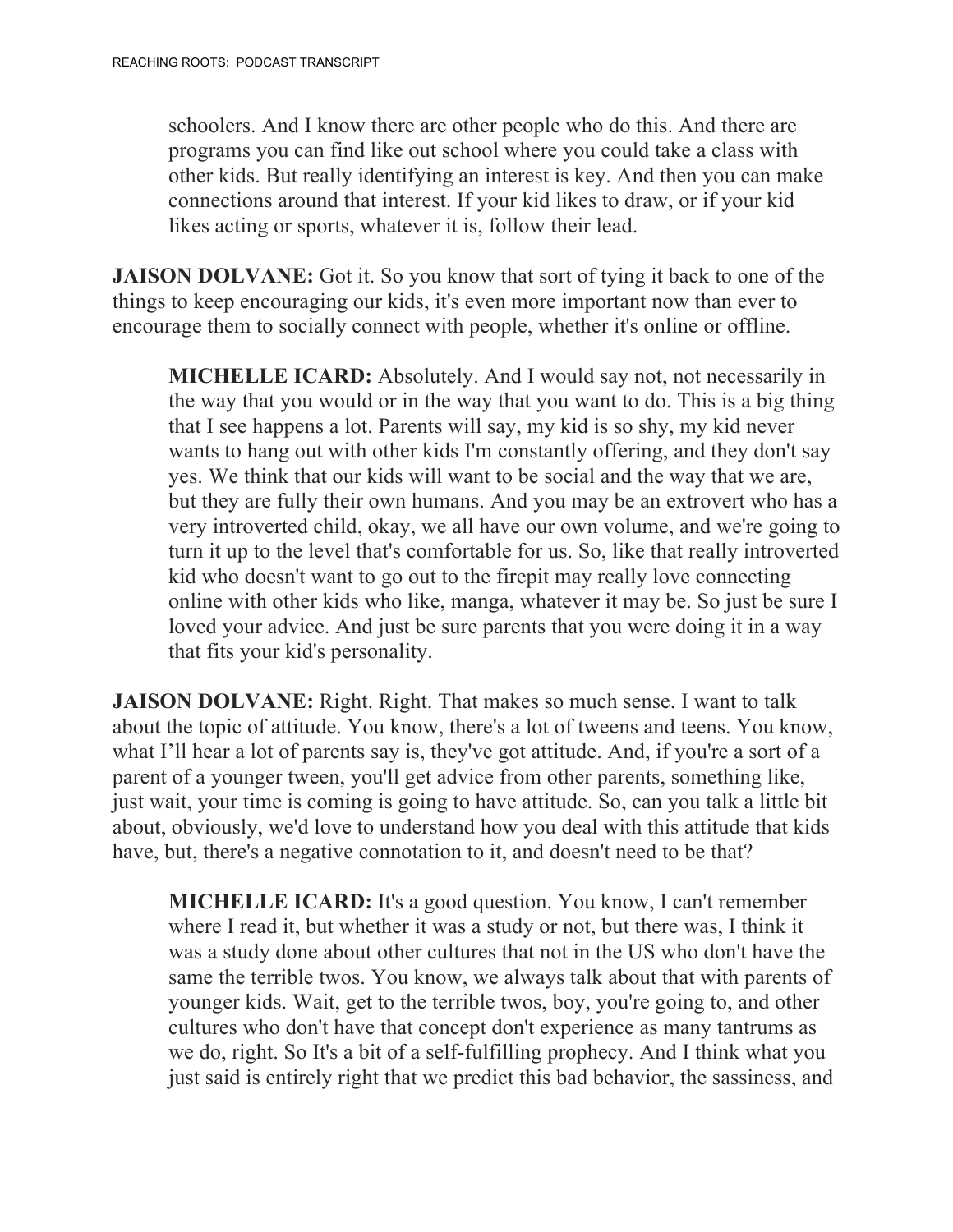the bad attitude and the backtalk for middle schoolers. And if we sow our seeds, right? So I think there is, in truth with that need to separate.

Sometimes kids don't know how to self-regulate, and they're impulsive, and they'll be snappy. And they'll say something mean, or they're trying to be funny, and it's a real miss, it ends up being cruel. So, it can happen, I, like you I like the idea of keeping it positive and not saying like, Oh, it's going to be terrible, just brace yourself. But what you can do, when that happens, is cool the temperature down. If you engage with your child at that level, then their emotions really start pumping, and they come back at a heightened level too. If instead, your child says something smart to you, or smirky, or whatever it is, and you just calm down, take a beat, and you say, Wow, I'm not sure how to respond to that. I'm going to take a little bit of time to think about it, we can talk about it later, your kid will be like, Oh, no, this got serious. And mom's not flipping out. And you know, now what's going to happen? And I mean, 9 times out of 10, your kid's going to come back and be like, I'm sorry, so sorry. I didn't mean to say that it was a mistake. If not, maybe they're really upset, and they storm off. You're showing them when you have those big emotions. Take some time, calm down. We're not going to deal with it right now. And then you could talk about it later. And that has worked wonders for me. And for the parents. I know who used that trick.

**JAISON DOLVANE:** Yeah, it's like you've changed the expected reaction.

**MICHELLE ICARD:** Exactly. Yeah. It's like when they expect you to yell and you sort of Whisper a little bit. That's so disarming.

**JAISON DOLVANE:** That's true. So Michelle, you've become a voice, for sort of parenting and helping parents around middle school and sort of the early teenage years, outside of a lot of the successes that you've actually had, around your books and things like that, what are some of the other sort of deeper level transformations or impacts that this sort of journey is having on your life.

**MICHELLE ICARD:** I mean, personally, I'm living the life that I've always dreamed of. And I feel very lucky to be doing this work and to be helping kids and families. It's just like, crazy rewarding for me. I love getting a note from a parent who says, this really changed the dynamic in our house. And I'm at the point now where both of my kids are in college, I've been doing this their whole lives. So I'm an empty nester. And once I'm able to the idea of like, kind of living the dream of talking to people around the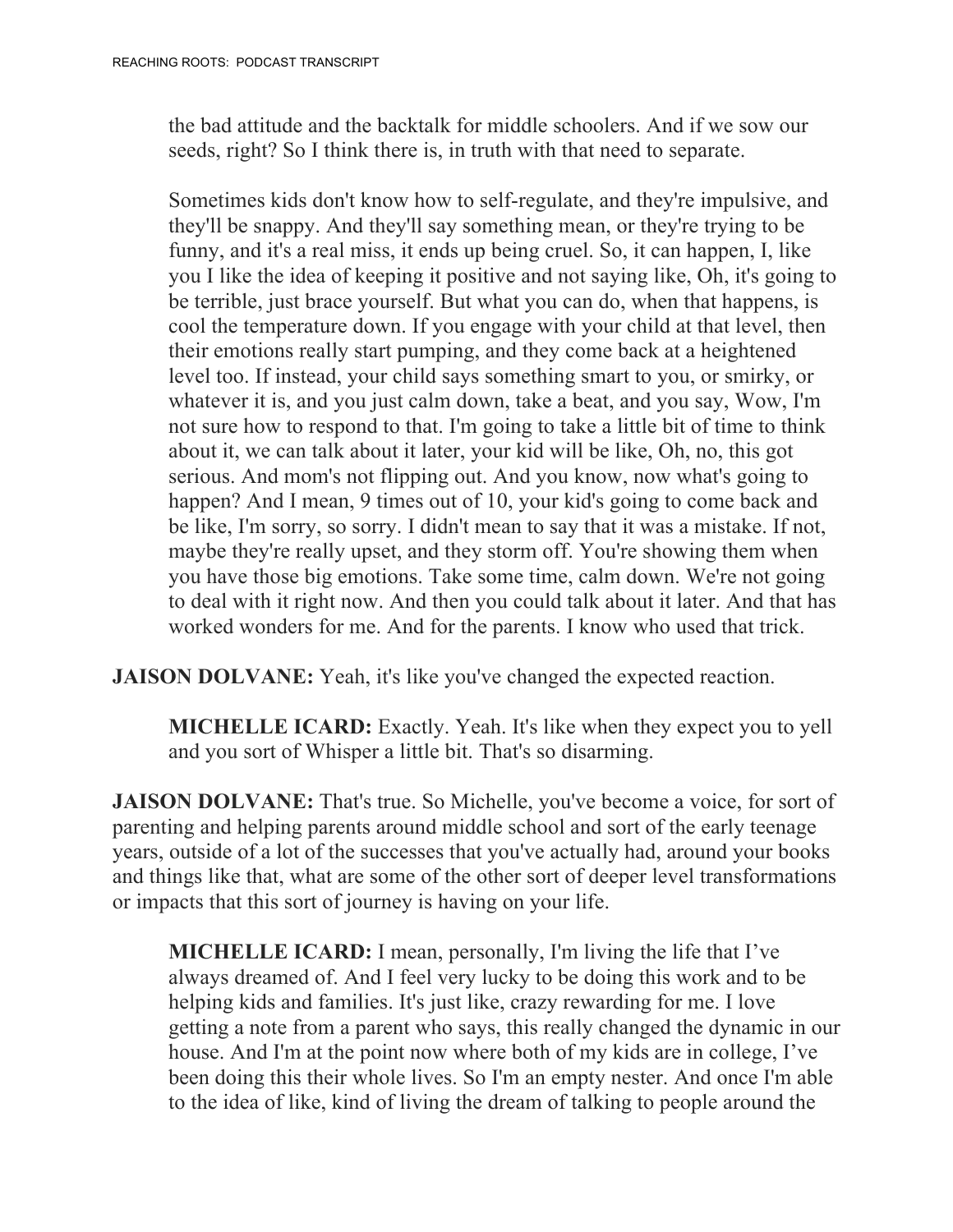country and writing and that sort of thing, I find it just deeply fulfilling, which is amazing. And really a credit, I always want to give credit to my husband, who is my partner through all of this, who has been so willing at times when you know, I'm just putting in the grind, and nothing's coming of it. Because any entrepreneur knows, as you're starting a business, there are those years, was just incredibly supportive of it, and my kids who were so supportive of it, too. So that's it from a personal level. And then I think it's just really exciting from a kind of business standpoint, to think about all the many ways we can reach parents and families now.

So I have an online course that's a companion to the book that parents can take. So you can read the book, and I hope parents will. But you've may still read it and be like, Okay, I get it, I believe it. But how do I now jump into this conversation? And the course is a module comes out every month. It's a 30-minute thing you do with your kid you sit there, you take quizzes and play games and start conversations, and it's a way of just bringing it home and into the reality of your house.

**JAISON DOLVANE:** Yeah, that'd be great. If you get us the link, we'll share it when we actually publish this episode.

**MICHELLE ICARD:** Awesome. Thank you.

**JAISON DOLVANE:** What about any frustrations or challenges along the way? Can you talk a little bit about some of the sort of things that you might have experienced there?

**MICHELLE ICARD:** There are a million, there's a saying that I love. There's no way to be a perfect parent. There are a million ways to be a good one. And I think the sort of yin and yang to that is that there is no perfect family. Even the parenting experts have crazy situations that come up in their homes that they have to deal with. So from a parenting standpoint, I never throw my kids under the bus publicly, but I can blanketly say that we have had many issues that we've had to work through as a family that run the gamut of what every other family is dealing with out there. So I respect their privacy and don't talk about it too much. I talk about some of it in the book where I've gotten permission. So for example, my daughter had really bad anxiety as a kid, and she's fine with me chatting about that. So that was a real frustration for me trying to figure out how to help a child who was so balled up tight, and kind of figuring that out working through that and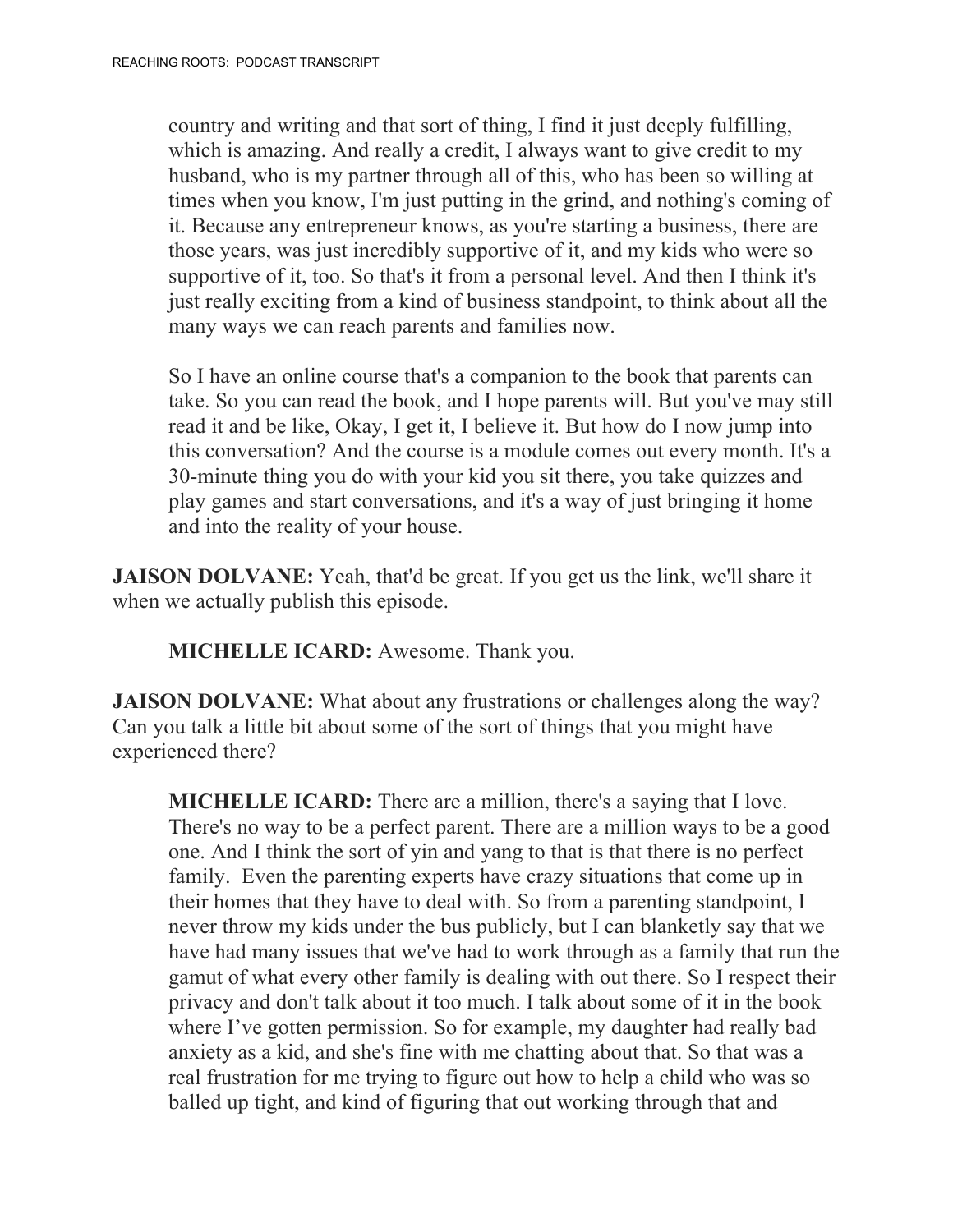talking with therapists. And now she's like, a total Dynamo, studying for law school, great crowd of friends, like happy and confident. But that was a tough time as a parent.

**JAISON DOLVANE:** Yeah, I mean, so many parents would probably agree with you. And that, I mean, certainly with our kids, and a lot of the other kids that I see there, there is that anxiety. Where's that coming from?

**MICHELLE ICARD:** Oh, for me, and my daughter's case and her dad, too. We were anxious little kids, too. I think we see it heightened right now, for two reasons. Anxiety in particular one is, we have a name for it. So we're talking about it. And that's a really good thing. I suffered pretty silently as a child, because no one knew kids had anxiety wasn't you know, we didn't throw that word around, and certainly didn't go see a therapist for it or get coping skills, you just like, gritted your way through it. And there's something to be said for that, too. It can make you strong, it's really painful. But it can help teach you that you can do really hard things. So I think we're seeing a rise in it. Because we know what it is. And we're talking about it.

I also think that, we may be seeing a rise in it because of how we react when we see it. I read a great article recently that said, when anxiety rears its head, and we then go like, okay, you don't have to go to that party, because you seem really scared to go, your kid learns, Oh, okay. When I don't push through, it feels really good. Like, I get that relief. That's the payoff here. So I think, in part, we're seeing it keep going. Because we don't know what to do. So my advice for parents who are struggling with this at home, one is a really good book, I think the author's name is Don Huber. It's called, what to do when you worry too much. It's a great workbook to do with kids. And the other is find someone who can teach your kids really good coping skills for this because you do have to learn how to push through.

**JAISON DOLVANE:** Yeah, all good stuff. So Michelle, is there one feeling that you have as a parent that you would rather not feel?

**MICHELLE ICARD:** Often it's a different feeling, I would say, Yes, so I have two kids. And the thing that kills me is when I feel like one of my kids thinks I feel differently about them than the other, that as a mom, like goes right to my heart where I'm like, what have I done wrong? I want these kids to feel so equally loved, even though they're very different human beings. So that's the feeling I try to avoid, I work really hard to try to make sure that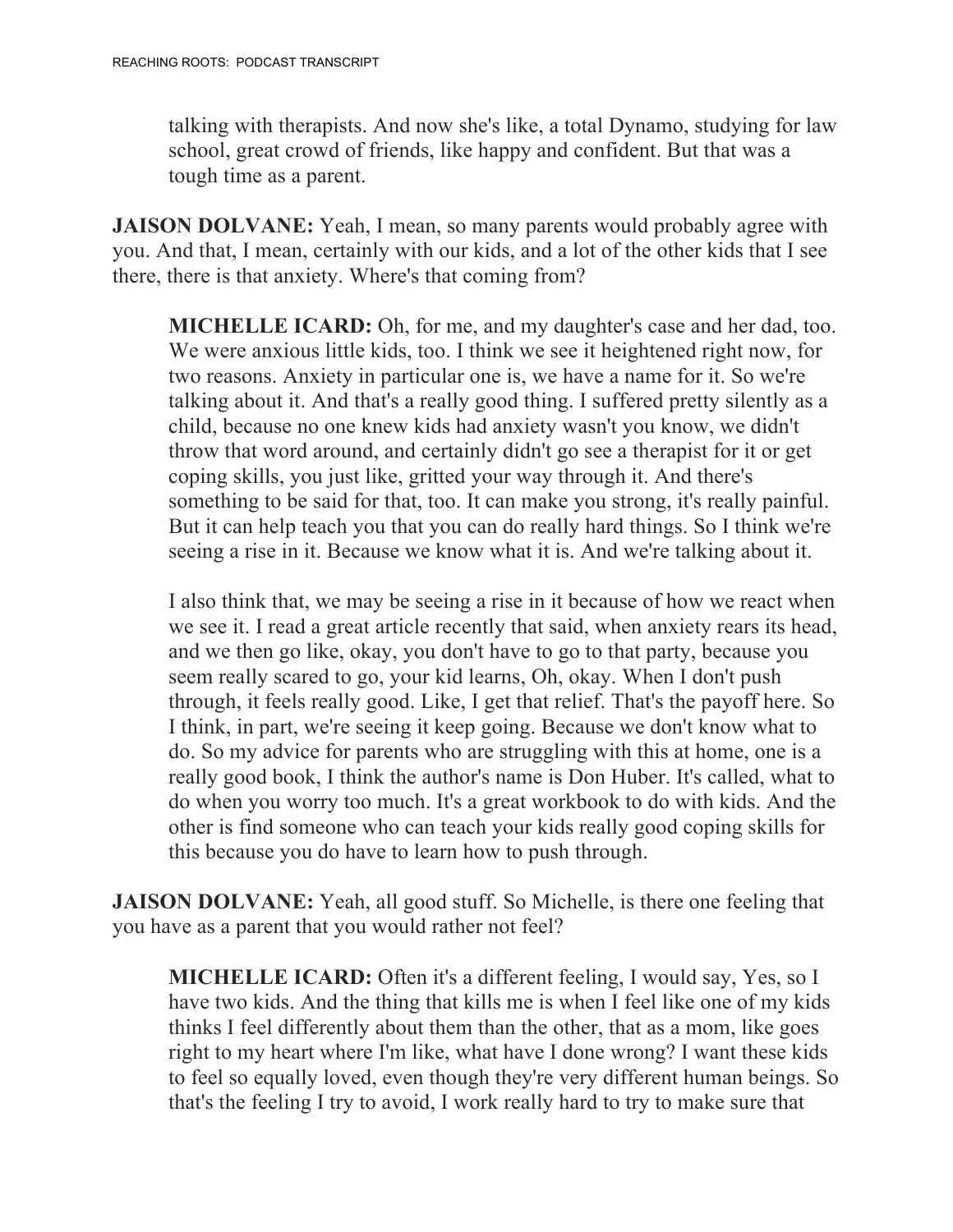each child knows, however they show up to me, they have my full love and acceptance.

**JAISON DOLVANE:** Right. Yeah, I think we've all heard that. You love the other one more than me.

**MICHELLE ICARD:** They all say that. It is so mean.

**JAISON DOLVANE:** That's great. So what's your hope for you know, you've been writing so much about middle school and helping Middle School parents, what's your hope for them?

**MICHELLE ICARD:** My hope is that parents of middle schoolers, don't blame themselves, feel too much stress, feel too burdened by these years. I want them to be really kind to themselves, give themselves a break, and sort of enjoy this time with their kids this really crazy fun few years of middle school, like just have fun with your kid and worry less.

**JAISON DOLVANE:** Yeah, that's so well said. It almost takes us back to you know, what should we encourage our kids for? And I think about like, encouraging entrepreneurship, encouraging sports, encouraging participation, I mean, seems like there's so many good things to be able to actually help our kids along and really have a great time.

**MICHELLE ICARD:** Right, right. It's all about to me, it's all about looking back, a long time from now and saying, like, man, I enjoyed that. That was good.

**JAISON DOLVANE:** Totally. That's excellent. Well said. So Michelle, tell us about where we can have people reach you, get a hold of your books. Maybe you can just give us a little bit on that.

**MICHELLE ICARD:** Great. Well, I have a website and it's my full name. My name is spelled Michelle with two L's and then Icard looks like I card. It's I-C-A-R-D. So www.Michelleicard.com. And I'm also on Instagram the same thing, Michelle Icard. So you can find me there. You can join my Facebook group less stressed Middle School parents. And that's probably a lot of options for folks.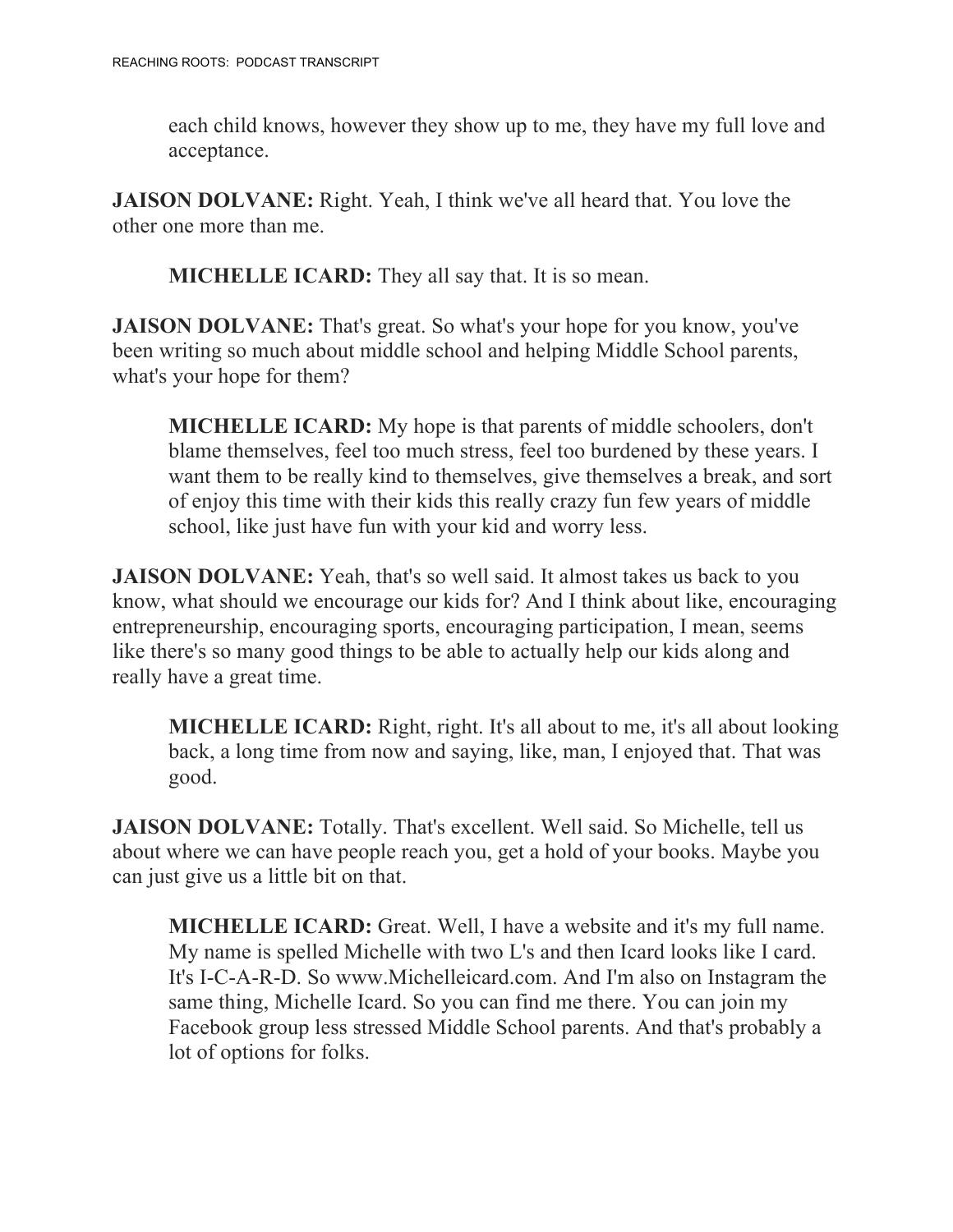**JAISON DOLVANE:** Okay, great. Yeah, we'll put those links up there. And now that you actually saying your name, and you're saying, Icard, I feel horrible, because I've probably said, Icard all the way through.

**MICHELLE ICARD:** You and everyone else. I am so used to Icard. It's what everyone says. And so I don't even hear it to be honest. I really don't. I'm totally used to it.

**JAISON DOLVANE:** Hopefully, I didn't offend you too much there then.

**MICHELLE ICARD:** No, not a big keep it.

**JAISON DOLVANE:** Well, thank you so much, Michelle. I really appreciate you being here. It's been a great conversation.

**MICHELLE ICARD:** Thank you for having me.

[Outro]

Thank you for listening.

SUBSCRIBE: Make sure to subscribe to this podcast on Apple podcasts or Spotify or wherever you listen, we would really appreciate if you can leave us a review on apple podcasts or send us any feedback to reachingroots $\omega$ wishslate.com.

DOWNLOAD APP to Start Your WishList: Also download the WishSlate app to help start and organize wish lists for your family and change the way you gift. You can download this from www.wishslate.com/download

[Resources & Links]

Michelle Icard Books https://michelleicard.com/books/

FB Private Group: Join Less Stressed Middle School Parents